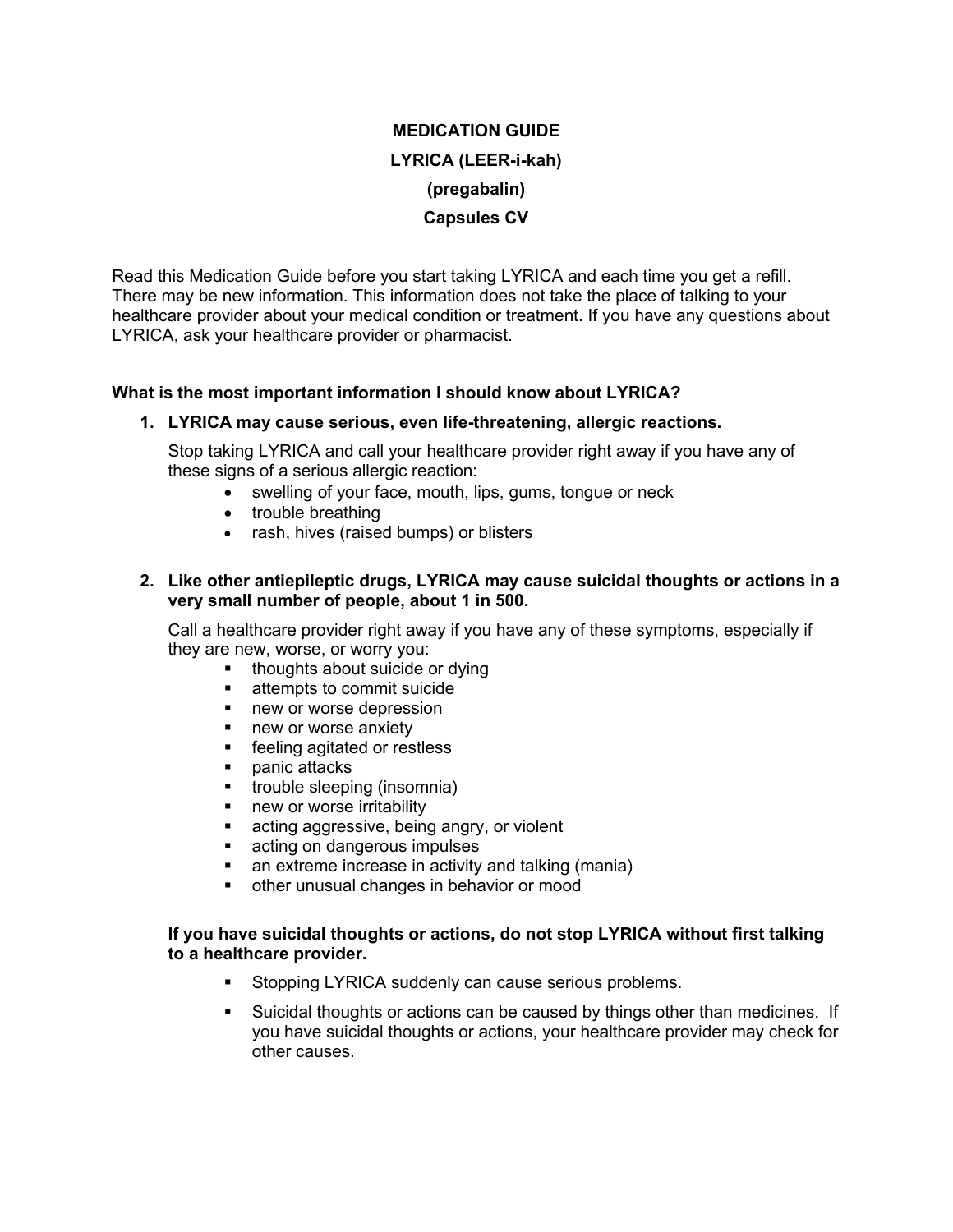# **How can I watch for early symptoms of suicidal thoughts and actions?**

- Pay attention to any changes, especially sudden changes, in mood, behaviors, thoughts, or feelings.
- Keep all follow-up visits with your healthcare provider as scheduled.
- Call your healthcare provider between visits as needed, especially if you are worried about symptoms.
- 3. **LYRICA may cause swelling of your hands, legs and feet**. This swelling can be a serious problem for people with heart problems.
- 4. **LYRICA may cause dizziness and sleepiness.** Do not drive a car, work with machines, or do other dangerous activities until you know how LYRICA affects you. Ask your healthcare provider about when it will be okay to do these activities.

# **What is LYRICA?**

LYRICA is a prescription medicine used in adults, 18 years and older, to treat:

- pain from damaged nerves (neuropathic pain) that happens with diabetes
- pain from damaged nerves (neuropathic pain) that follows healing of shingles
- partial seizures when taken together with other seizure medicines
- fibromyalgia (pain all over your body)

LYRICA has not been studied in children under 18 years of age.

# **Who Should Not Take LYRICA?**

**Do not take LYRICA if you are allergic to pregabalin or any of the ingredients in LYRICA.** See "What is the most important information I should know about LYRICA?" for the signs of an allergic reaction. See the end of this leaflet for a complete list of ingredients in LYRICA.

# **What should I tell my healthcare provider before taking LYRICA?**

Before taking LYRICA, tell your healthcare provider about all your medical conditions, including if you:

- have or have had depression, mood problems or suicidal thoughts or behavior
- have kidney problems or get kidney dialysis
- have heart problems including heart failure
- have a bleeding problem or a low blood platelet count
- have abused prescription medicines, street drugs, or alcohol in the past
- have ever had swelling of your face, mouth, tongue, lips, gums, neck, or throat (angioedema)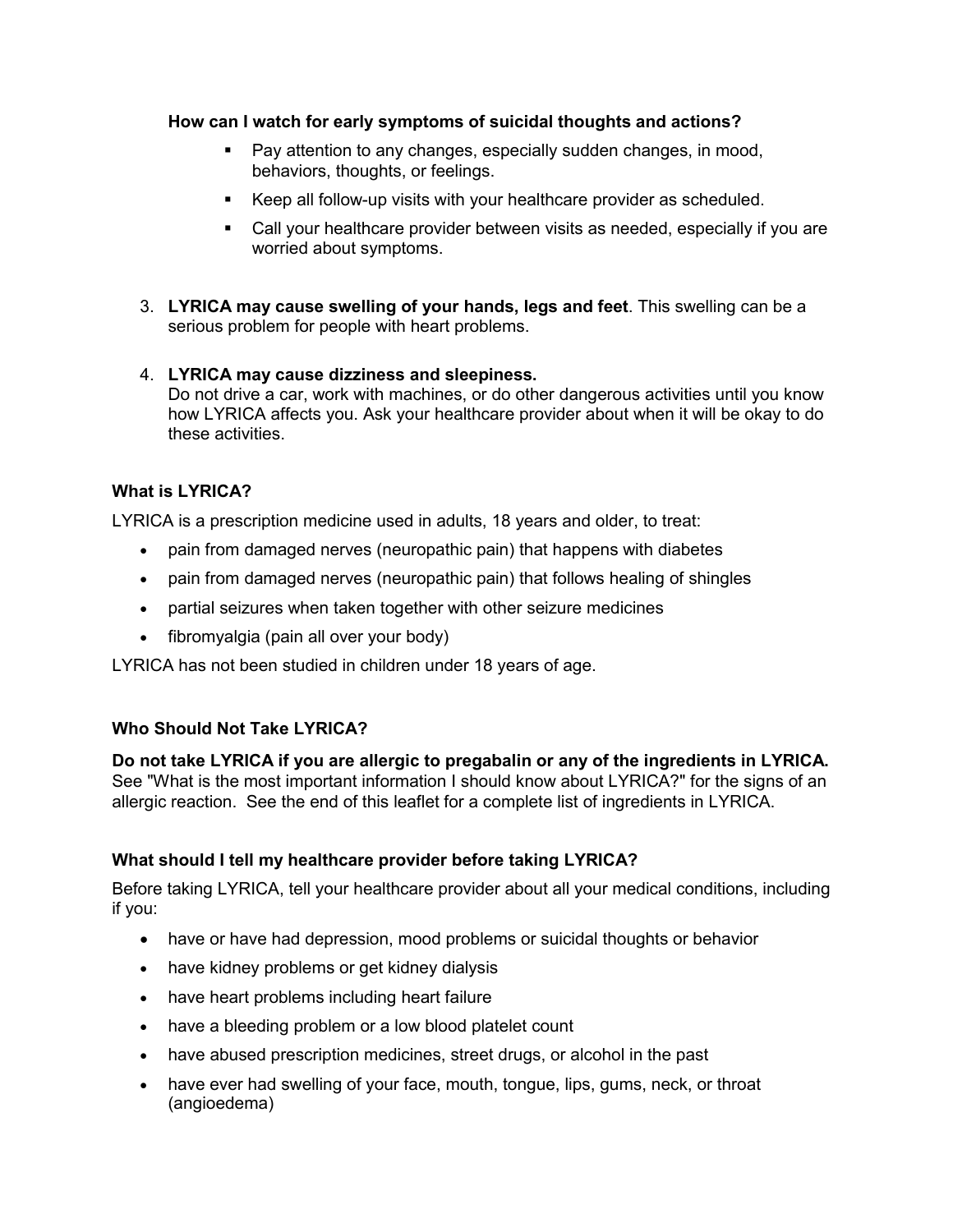- plan to father a child. Animal studies have shown that pregabalin, the active ingredient in LYRICA, made male animals less fertile and caused sperm to change. Also, in animal studies, birth defects were seen in the offspring (babies) of male animals treated with pregabalin. It is not known if these problems can happen in people who take LYRICA.
- are pregnant or plan to become pregnant. It is not known if LYRICA will harm your unborn baby. You and your healthcare provider will have to decide if you should take LYRICA while you are pregnant. If you become pregnant while taking LYRICA, talk to your healthcare provider about registering with the North American Antiepileptic Drug Pregnancy Registry. You can enroll in this registry by calling 1-888-233-2334. The purpose of this registry is to collect information about the safety of antiepileptic drugs during pregnancy.
- **are breastfeeding. It is not known if LYRICA passes into breast milk and if it can harm your baby.** You and your healthcare provider should discuss whether you should take LYRICA or breast-feed, but you should not do both

Tell your healthcare provider about all the medicines you take including prescription and nonprescription medicines, vitamins or herbal supplements. LYRICA and other medicines may affect each other causing side effects. Especially tell your healthcare provider if you take:

- angiotensin converting enzyme (ACE) inhibitors, which are used to treat many conditions, including high blood pressure. You may have a higher chance for swelling and hives if these medicines are taken with LYRICA. See "What is the most important information I should know about LYRICA?"
- Avandia (rosiglitazone), Avandamet (contains rosiglitazone and metformin), or Actos (pioglitazone) for diabetes. You may have a higher chance of weight gain or swelling of your hands or feet if these medicines are taken with LYRICA. See "What are the possible side effects of LYRICA."
- any narcotic pain medicine (such as oxycodone), tranquilizers or medicines for anxiety (such as lorazepam). You may have a higher chance for dizziness and sleepiness if these medicines are taken with LYRICA.
- any medicines that make you sleepy

Know the medicines you take. Keep a list of them with you to show your healthcare provider and pharmacist each time you get a new medicine. Do not start a new medicine without talking with your healthcare provider.

## **How should I take LYRICA?**

- Take LYRICA exactly as prescribed. Your healthcare provider will tell you how much LYRICA to take and when to take it. Take LYRICA at the same times each day.
- LYRICA may be taken with or without food.
- Your healthcare provider may change your dose. Do not change your dose without talking to your healthcare provider.
- Do not stop taking LYRICA without talking to your healthcare provider. If you stop taking LYRICA suddenly you may have headaches, nausea, diarrhea or trouble sleeping. If you have epilepsy and you stop taking LYRICA suddenly, you may have seizures more often. Talk with your healthcare provider about how to stop LYRICA slowly.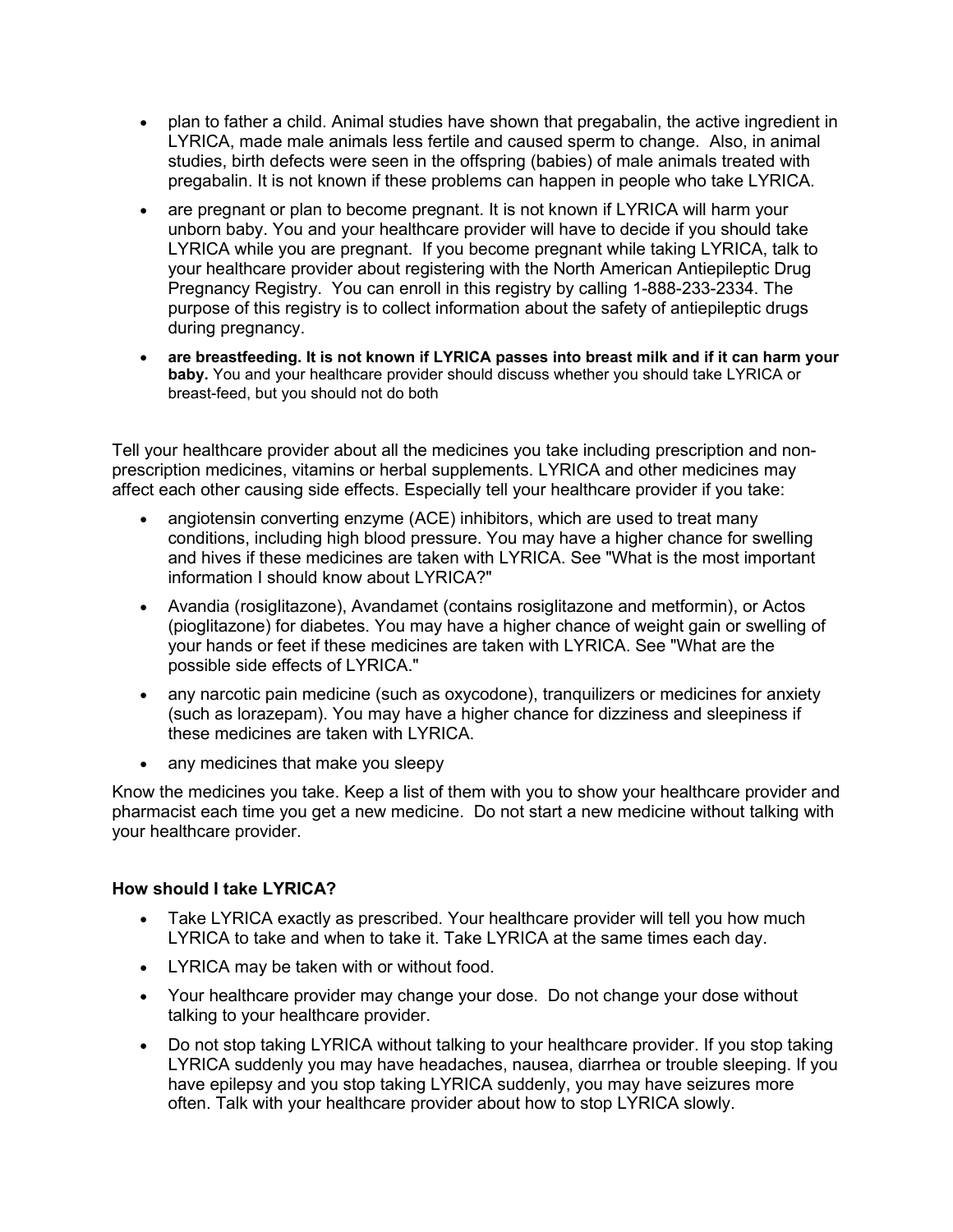- If you miss a dose, take it as soon as you remember. If it is almost time for your next dose, just skip the missed dose. Take the next dose at your regular time. **Do not take two doses at the same time.**
- If you take too much LYRICA, call your healthcare provider or poison control center, or go to the nearest emergency room right away.

## **What should I avoid while taking LYRICA?**

- **Do not drive a car, work with machines, or do other dangerous activities until you know how LYRICA affects you.**
- **Do not drink alcohol while taking LYRICA.** LYRICA and alcohol can affect each other and increase side effects such as sleepiness and dizziness.

#### **What are the possible side effects of LYRICA?**

LYRICA may cause serious side effects, including:

- See "What is the most important information I should know about LYRICA?"
- **muscle problems, muscle pain, soreness, or weakness**. If you have these symptoms, especially if you feel sick and have a fever, tell your healthcare provider right away.
- **problems with your eyesight, including blurry vision.** Call your healthcare provider if you have any changes in your eyesight.
- **weight gain.** If you have diabetes, weight gain may affect the management of your diabetes. Weight gain can also be a serious problem for people with heart problems.
- **feeling "high"**

## **The most common side effects of LYRICA are:**

- dizziness
- blurry vision
- weight gain
- sleepiness
- trouble concentrating
- swelling of hands and feet
- dry mouth

LYRICA caused skin sores in animal studies. Skin sores did not happen in studies in people. If you have diabetes, you should pay attention to your skin while taking LYRICA and tell your healthcare provider about any sores or skin problems.

Tell your healthcare provider about any side effect that bothers you or that does not go away.

These are not all the possible side effects of LYRICA. For more information, ask your healthcare provider or pharmacist.

Call your doctor for medical advice about side effects. You may report side effects to FDA at 1- 800-FDA-1088.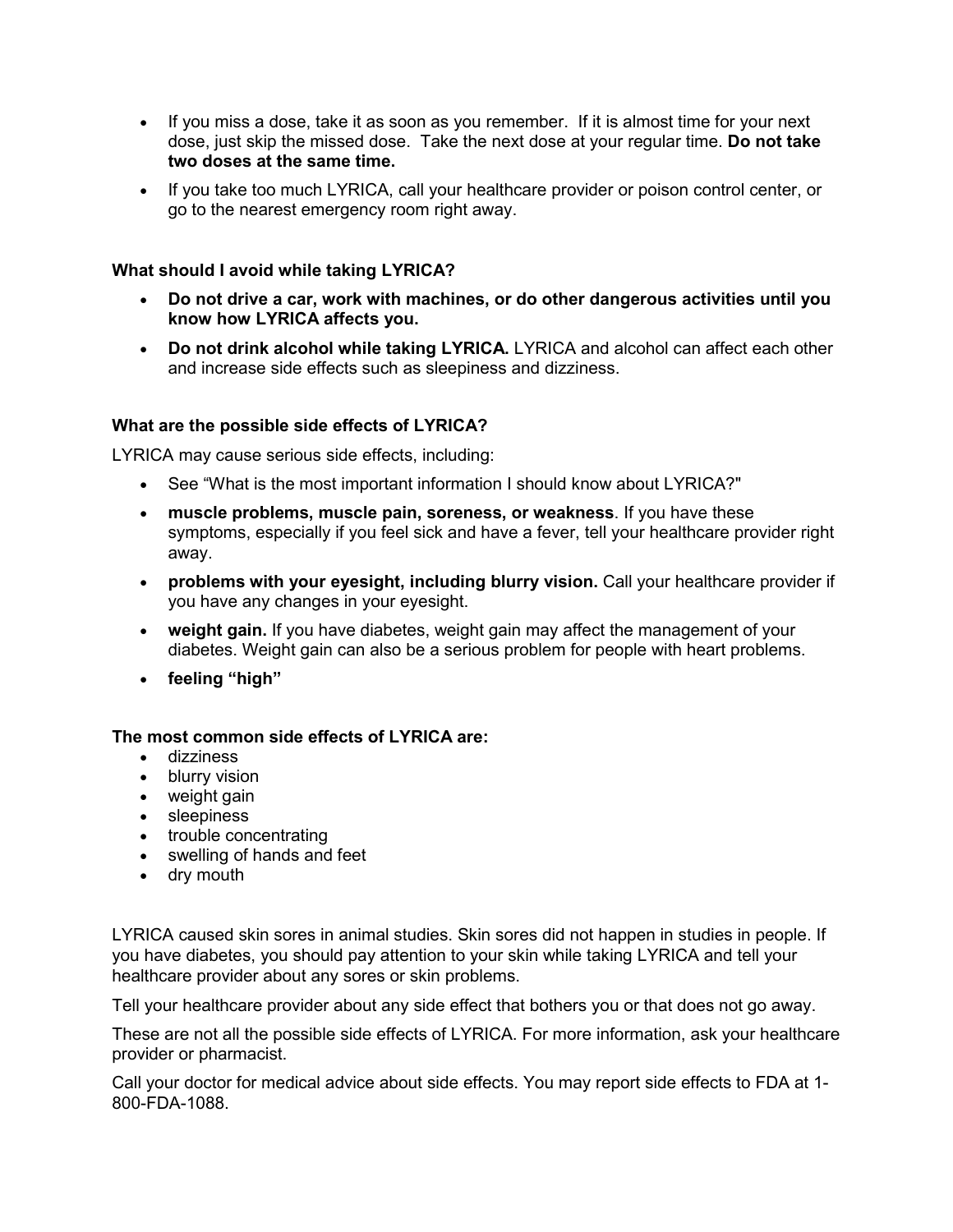# **How should I store LYRICA?**

- Store LYRICA at room temperature,  $59^{\circ}$ F to  $86^{\circ}$ F (15 $^{\circ}$ C to 30 $^{\circ}$ C) in its original package.
- Safely throw away LYRICA that is out of date or no longer needed.
- **Keep LYRICA and all medicines out of the reach of children.**

# **General information about LYRICA**

Medicines are sometimes prescribed for purposes other than those listed in a Medication Guide. Do not use LYRICA for a condition for which it was not prescribed. Do not give LYRICA to other people, even if they have the same symptoms you have. It may harm them.

This Medication Guide summarizes the most important information about LYRICA. If you would like more information, talk with your healthcare provider. You can ask your healthcare provider or pharmacist for information about LYRICA that is written for health professionals.

You can also visit the LYRICA website at www.LYRICA.com or call 1-866-459-7422 (1-866- 4LYRICA).

# **What are the ingredients In LYRICA?**

Active ingredient: pregabalin

Inactive ingredients: lactose monohydrate, cornstarch, talc

Capsule shell: gelatin and titanium dioxide; Orange capsule shell: red iron oxide; White capsule shell: sodium lauryl sulfate, colloidal silicon dioxide. Colloidal silicon dioxide is a manufacturing aid that may or may not be present in the capsule shells.

Imprinting ink: shellac, black iron oxide, propylene glycol, potassium hydroxide.

This Medication Guide has been approved by the U.S. Food and Drug Administration.

Manufactured by: Pfizer Pharmaceuticals LLC

Vega Baja, PR 00694



Distributed by

Parke-Davis Division of Pfizer Inc, NY, NY 10017

LAB-0299-6.0

Avandia is a registered trademark of GlaxoSmithKline.

Avandamet is a registered trademark of GlaxoSmithKline.